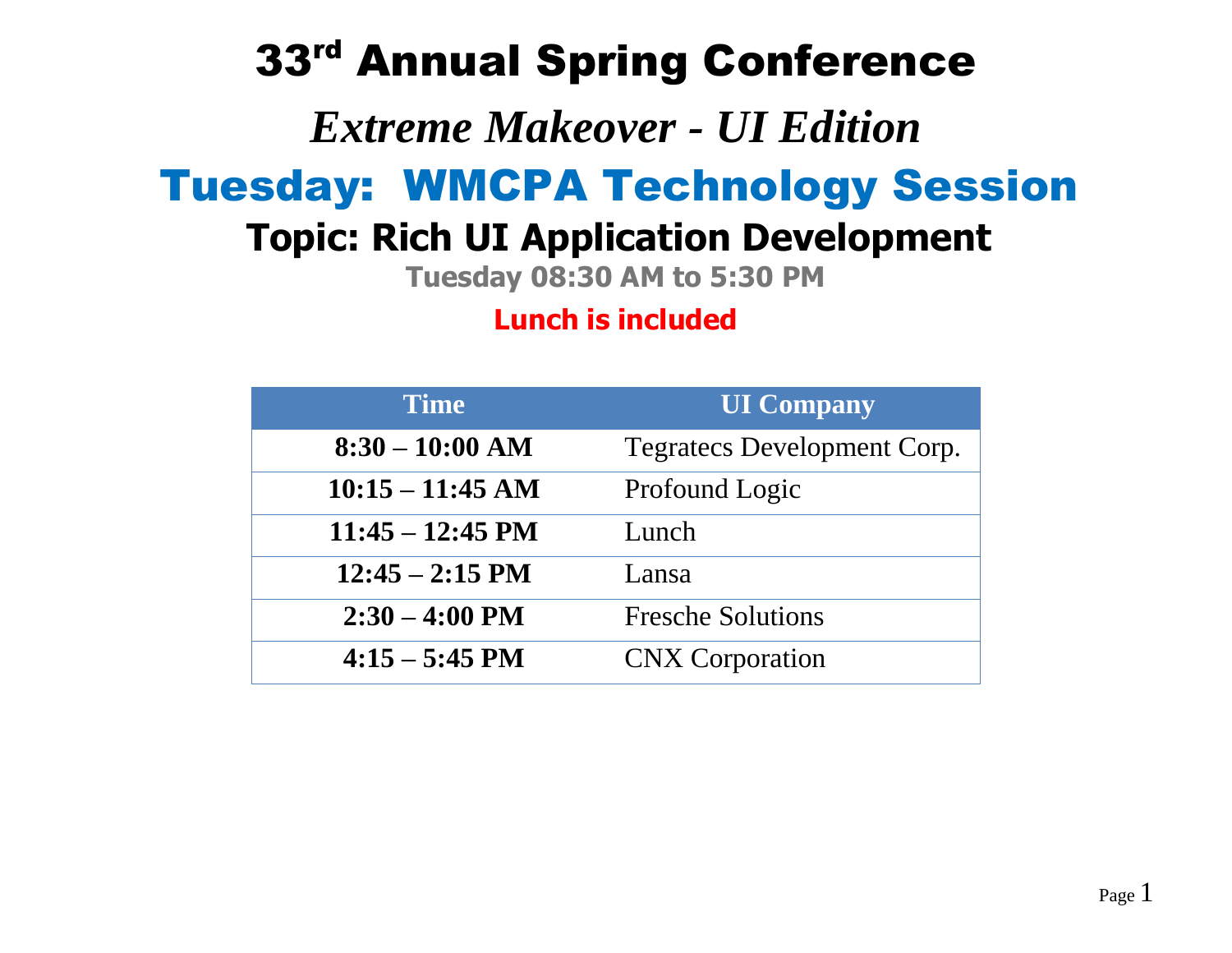# Tuesday: Women in IT Seminar

#### **Topic: Business and Information Technology**

#### **Tuesday 08:00 AM to 4:30 PM**

| $8:00 - 9:00$   | <b>Registration</b>                                                             |  |  |
|-----------------|---------------------------------------------------------------------------------|--|--|
| $09:00 - 10:00$ | <b>Session 1 - Business Terminology</b>                                         |  |  |
| $10:00 - 10:15$ | <b>Break</b>                                                                    |  |  |
| $10:15 - 11:15$ | <b>Session 2 - Hands-on in ERP Software</b>                                     |  |  |
| $11:15 - 1:00$  | Free Lunch & Keynote - Cynthia Short<br>(Translator, Lexico, Girls in Tech-MKE) |  |  |
| $1:00 - 2:00$   | Session 3 - Real world-pay/dress/business<br>(panel)                            |  |  |
| $2:00 - 2:15$   | <b>Break</b>                                                                    |  |  |
| $2:15 - 4:30$   | Session 4 - Open Discussion / Critique of this<br>vear                          |  |  |

**WMCPA-WIT will be repeating this Event in Waukesha County in the Spring and Milwaukee County in the Fall. If you would like to volunteer, please contact Sue Zimmermann or Michelle Lyons at witdirector@wmcpa.org**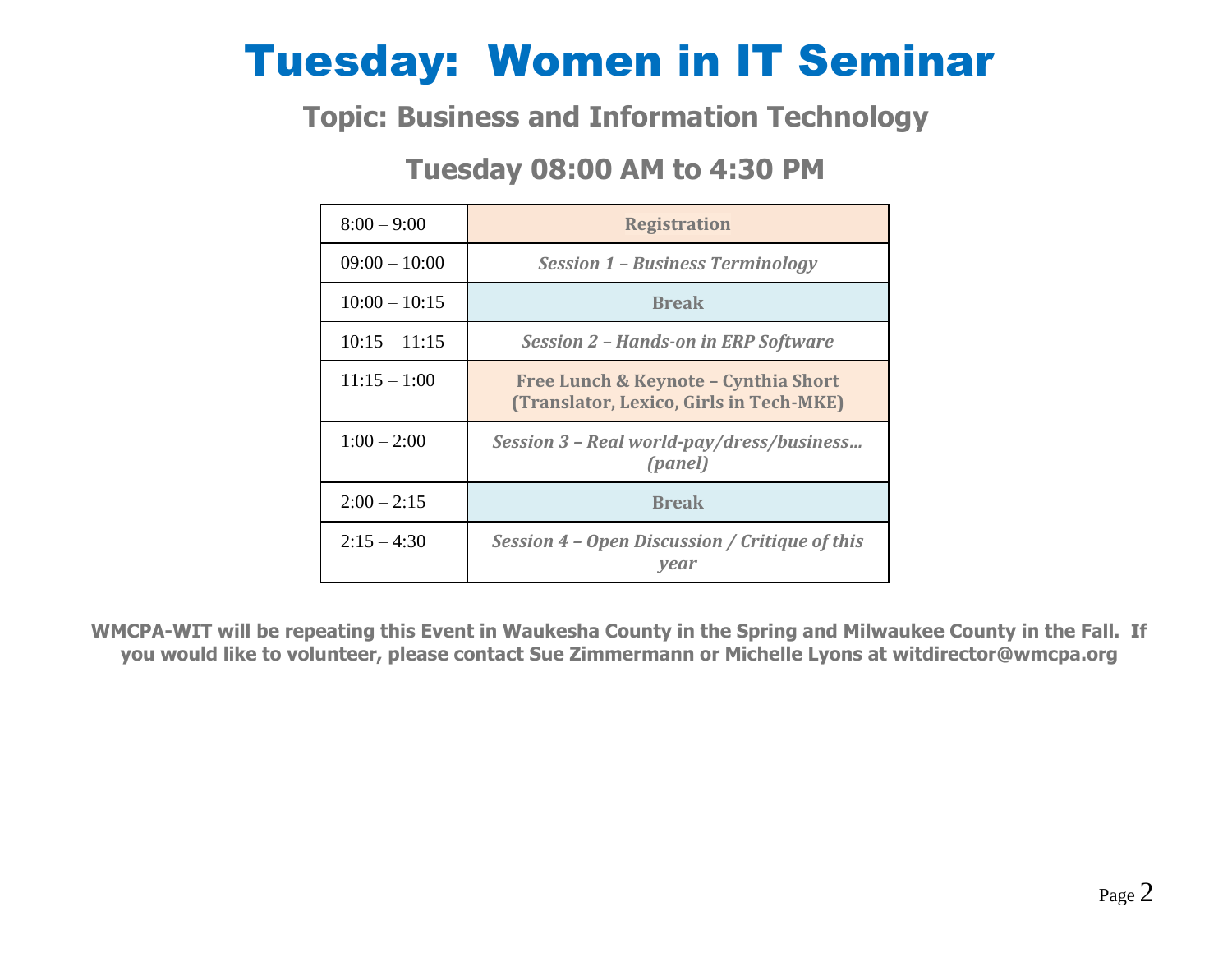# Tuesday night: Experts Roundtable **Topic: Open Source**

**Tuesday Night 7:00-9:00pm (6:00pm – Appetizers)**

**A Huge Success Every Year!**

**Jesse Gorzinski, Aaron Bartell, Alan Seiden, Erwin Early, Brian May MC – Charlie Guarino**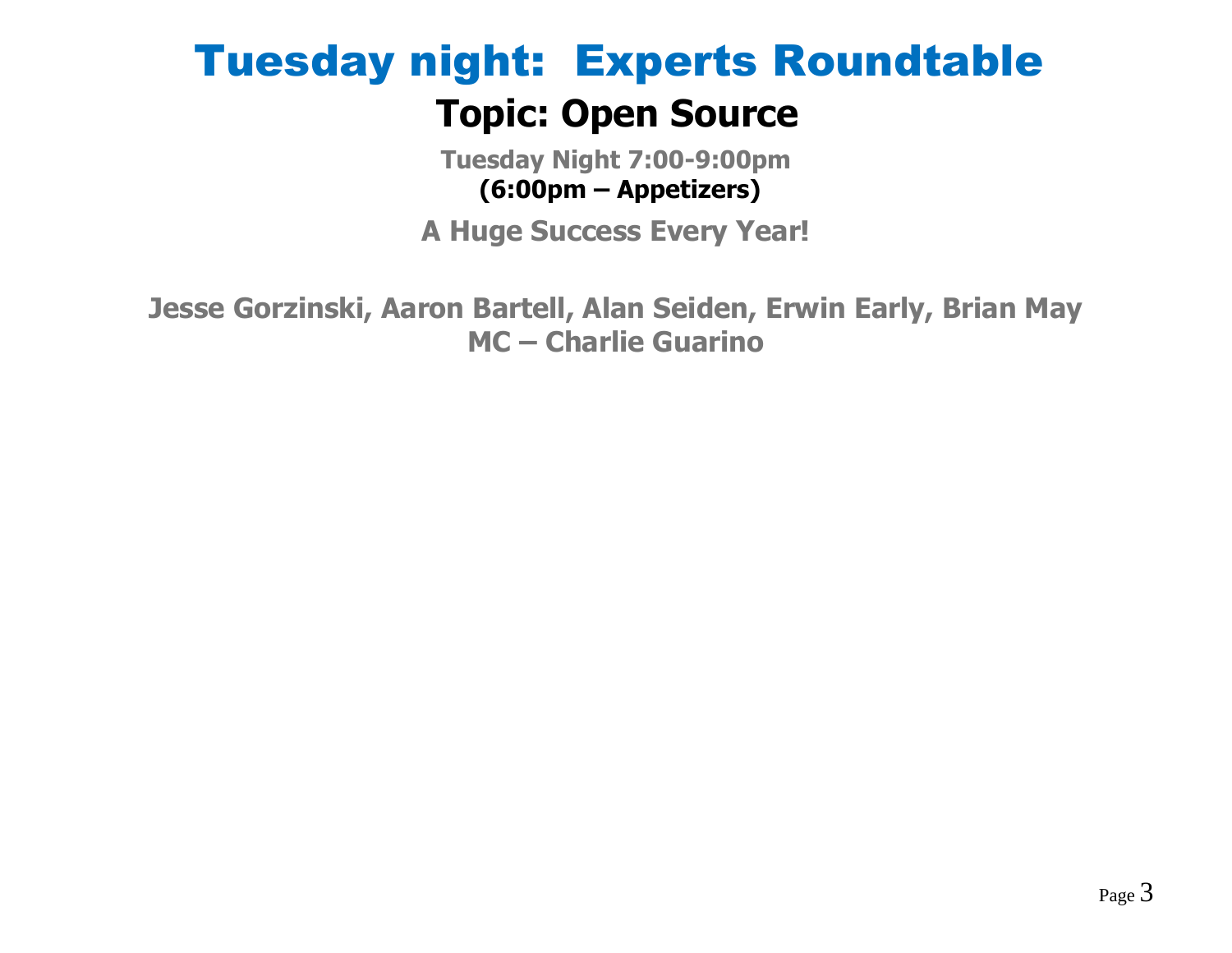### 2018 WMCPA Spring Conference - Session Grids

#### **Wednesday March 14, 2018**

| <b>Time/Track</b> | Geneva 1                                                                                     | <b>Geneva 2</b>        | Geneva 3                                 | <b>Madison</b>                     | <b>Milwaukee</b>                 | <b>Chicago-lower level</b>   |
|-------------------|----------------------------------------------------------------------------------------------|------------------------|------------------------------------------|------------------------------------|----------------------------------|------------------------------|
| $7:30 - 08:30$    | <b>Breakfast Buffet</b>                                                                      |                        |                                          |                                    |                                  |                              |
| $8:30 - 10:00$    | Node.js All The                                                                              | Debugging with RDi -   | Watson and IBM i                         | <b>Stored Procedures and</b>       | Overcoming the                   | <b>Spring Security</b>       |
|                   | <b>Things</b>                                                                                | From the On Ramp to    |                                          | Application                        | Legacy Label                     | <b>Andrew</b>                |
|                   |                                                                                              | the Cruising Lane      | Jesse Gorzinski                          | Modernization                      | <b>Alan</b>                      | <b>Glassman</b>              |
|                   | <b>Aaron Bartell</b>                                                                         | <b>Charles Guarino</b> |                                          | <b>John Valance</b>                | <b>Seiden</b>                    |                              |
| $10:00 - 10:15$   | <b>Break</b>                                                                                 |                        |                                          |                                    |                                  |                              |
| $10:15 - 11:45$   | Database                                                                                     | Calling Watson from    | Building a strategy for                  | Organizing an ILE                  | How to remain                    | <b>Spring Boot Basics</b>    |
|                   | Revitalization                                                                               | <b>RPG</b>             | IBM i using Git,                         | Application                        | relevant in a                    | Unit Testing with            |
|                   |                                                                                              | <b>Scott Klement</b>   | Jenkins and JIRA<br><b>Floyd DelMuro</b> | <b>Brian May</b>                   | changing IT<br>environment       | JUnit 4-5<br><b>Jonathan</b> |
|                   | <b>Jim Denton</b>                                                                            |                        |                                          |                                    | <b>Jim Buck</b>                  | <b>Kupcho</b>                |
| $11:45 - 12:45$   |                                                                                              |                        | <b>LUNCH</b>                             |                                    |                                  |                              |
| $1:00 - 2:15$     |                                                                                              |                        | Keynote – Pete Massiello                 |                                    |                                  |                              |
|                   |                                                                                              |                        |                                          |                                    |                                  |                              |
| $2:30 - 4:00$     | <b>XML and JSON Rest</b>                                                                     | Speedy PHP on IBM i    | <b>Tools for Getting</b>                 | Bring your Browser                 | Securing                         | <b>Spring REST Docs</b>      |
|                   | Web Services for                                                                             | <b>Alan Seiden</b>     | started with Open<br>Source              | Apps to Life with<br><b>JQuery</b> | Remote Db <sub>2</sub><br>Access | <b>Andrew</b>                |
|                   | Everyday RPG SQL<br>Consumption                                                              |                        |                                          |                                    |                                  | <b>Glassman</b>              |
|                   | <b>Charles</b>                                                                               |                        | <b>Jesse Gorzinski</b>                   | <b>John Valance</b>                | <b>Terry Ford</b>                |                              |
|                   | <b>Guarino</b>                                                                               |                        |                                          |                                    |                                  |                              |
| $4:00 - 4:15$     | <b>Break</b>                                                                                 |                        |                                          |                                    |                                  |                              |
| $4:15 - 5:30$     | How to Access &                                                                              | The World of Node.js   | What's Wrong with                        | <b>GUI Design Concepts</b>         | <b>Git for Source</b>            | <b>Spring Data</b>           |
|                   | Manage your IBM i                                                                            | on IBM i               | My Database?                             | for the $5250$                     | Control                          | <b>Jonathan</b>              |
|                   | today and in the future                                                                      | <b>Scott Klement</b>   |                                          | Developer                          | <b>Stephanie</b>                 | <b>Kupcho</b>                |
|                   | <b>Tim Rowe</b>                                                                              |                        | <b>Jim Denton</b>                        | <b>Brian May</b>                   | <b>Rabbani</b>                   |                              |
| $5:30 - 7:30$     |                                                                                              |                        |                                          |                                    |                                  |                              |
|                   | <b>Sponsor Showcase</b>                                                                      |                        |                                          |                                    |                                  |                              |
|                   | The sponsors take over to dazzle and entertain for a while. Free food and 2 adult beverages. |                        |                                          |                                    |                                  |                              |
| $7:30 - 10:00$    | <b>Casino Night with Mr. Blackjack</b>                                                       |                        |                                          |                                    |                                  |                              |

**Please note: Speakers are subject to change without notice**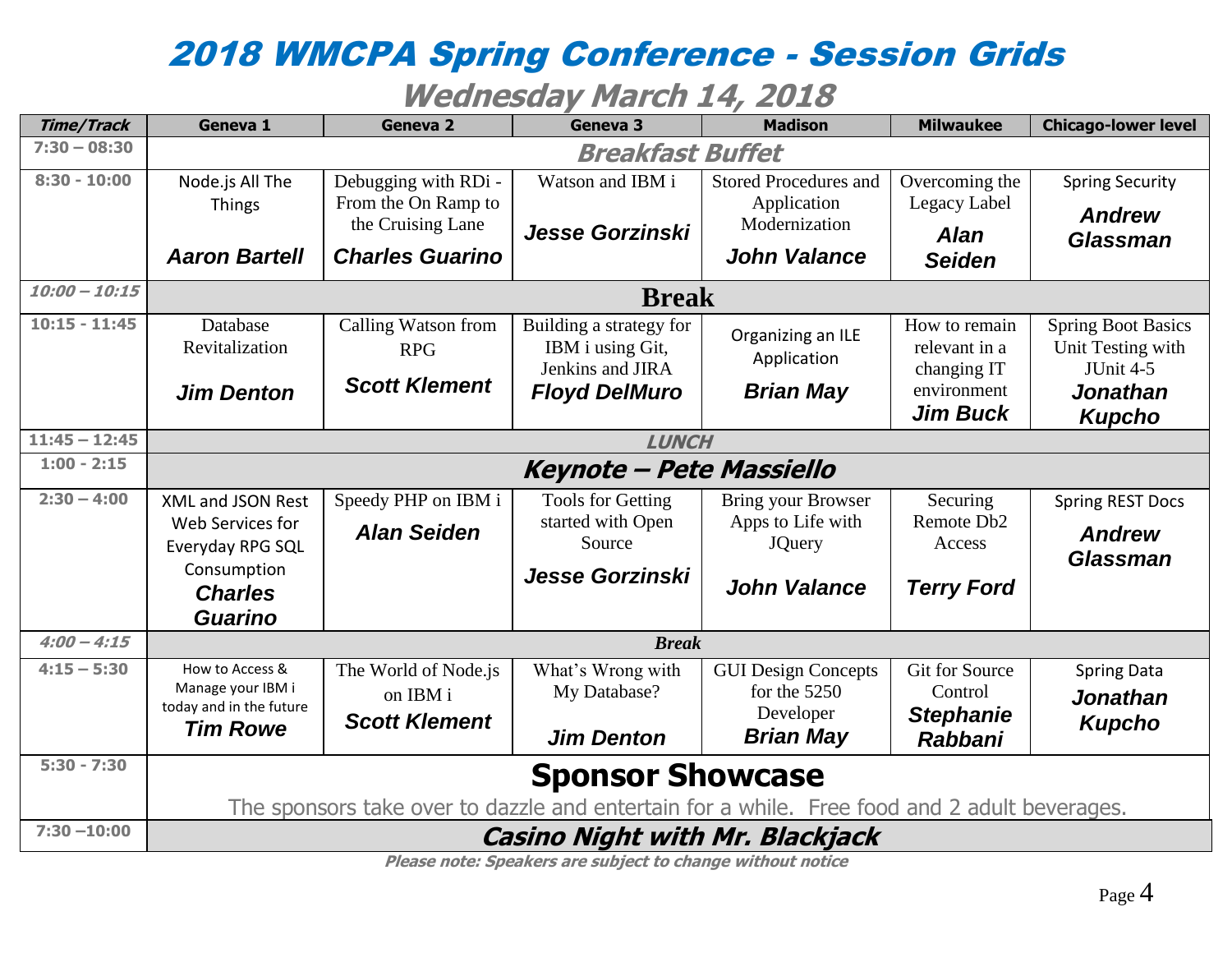## 2018 WMCPA Spring Conference - Session Grids

#### **Thursday March 15, 2018**

| <b>Time/Track</b> | <b>Track One</b>                           | <b>Track Two</b>                    | <b>Track Three</b>    | <b>Track Four</b>           | <b>Track Five</b>           | <b>Track Six</b>                          |
|-------------------|--------------------------------------------|-------------------------------------|-----------------------|-----------------------------|-----------------------------|-------------------------------------------|
|                   | Geneva 1                                   | <b>Geneva 2</b>                     | Geneva 3              | <b>Madison</b>              | <b>Milwaukee</b>            | <b>Chicago-lower level</b>                |
| $7:30 - 08:30$    | <b>Breakfast Buffet</b>                    |                                     |                       |                             |                             |                                           |
| $8:30 - 10:00$    | The "Best Stuff" of<br><b>Advanced RDi</b> | Apache Web Server<br>Magic on IBM i | Intro To Typescript   | Python                      | <b>Authority Collection</b> | Regression testing<br>as integral part of |
|                   | <b>Topics</b>                              |                                     | <b>Aaron Bartell</b>  | Jesse                       | <b>Terry Ford</b>           | your DevOps                               |
|                   | <b>Charles</b>                             | <b>Alan Seiden</b>                  |                       | <b>Gorzinski</b>            |                             | strategy                                  |
|                   | <b>Guarino</b>                             |                                     |                       |                             |                             | <b>Floyd DelMuro</b>                      |
| $10:00 - 10:15$   |                                            |                                     |                       |                             |                             |                                           |
| $10:15 - 11:45$   | Play Time with IBM I                       | Hardware Upgrade                    | All About Indexing    | <b>RPG Data Structures</b>  | Web Mastery with            | <b>Building Reusable</b>                  |
|                   | <b>Mobile Access</b>                       | Considerations, Go                  |                       | and Data Structure          | Javascript                  | <b>APIs</b>                               |
|                   | <b>Tim Rowe</b>                            | Green, Do the math!                 | <b>Jim Denton</b>     | Arrays                      | <b>John Valance</b>         | <b>Stephanie</b>                          |
|                   |                                            | <b>Larry Bolhuis</b>                |                       | <b>Brian May</b>            |                             | <b>Rabbani</b>                            |
| $11:45 - 12:45$   | <b>LUNCH</b>                               |                                     |                       |                             |                             |                                           |
| $1:00 - 2:15$     | Keynote - Dr. Frank Soltis                 |                                     |                       |                             |                             |                                           |
| $2:30 - 4:00$     | Open Source                                | RPG! It's Alive with                | An Administrator      | <b>Writing Better SQL</b>   | <b>Disaster Recovery</b>    | PHP <sub>7</sub>                          |
|                   | Strategy for i                             | New Treasures!                      | Guide to IBM i        |                             | on IBM $i - Be$             |                                           |
|                   | <b>Jesse</b>                               | <b>Charles</b>                      | <b>Access Client</b>  | <b>Jim Denton</b>           | Prepared!                   | <b>Erwin Earley</b>                       |
|                   | <b>Gorzinski</b>                           | <b>Guarino</b>                      | Solutions             |                             | <b>Debbie Saugen</b>        |                                           |
|                   |                                            |                                     | <b>Tim Rowe</b>       |                             |                             |                                           |
| $4:00 - 4:15$     |                                            |                                     |                       |                             |                             |                                           |
| $4:15 - 5:45$     | Using DB2 and SQL                          | <b>RPG User Defined</b>             | Manage PTFs and       | Connecting the Dots         | What you need to            | Modernization                             |
|                   | with Open Source                           | <b>Functions &amp; Table</b>        | Monitor your          | - Web Application           | know to successfully        | Testing                                   |
|                   | Languages                                  | <b>Functions</b>                    | System with IBM       | Development with            | upgrade to IBM i 7.3        |                                           |
|                   |                                            |                                     | Administration        | PHP, HTML and<br><b>CSS</b> |                             | Yvonne                                    |
|                   | <b>Alan Seiden</b>                         | <b>Scott Klement</b>                | <b>Runtime Expert</b> | <b>John Valance</b>         | <b>Pete Massiello</b>       | <b>Enselman</b>                           |
|                   |                                            |                                     | <b>Tim Rowe</b>       |                             |                             |                                           |

*Please note: Speakers are subject to change without notice*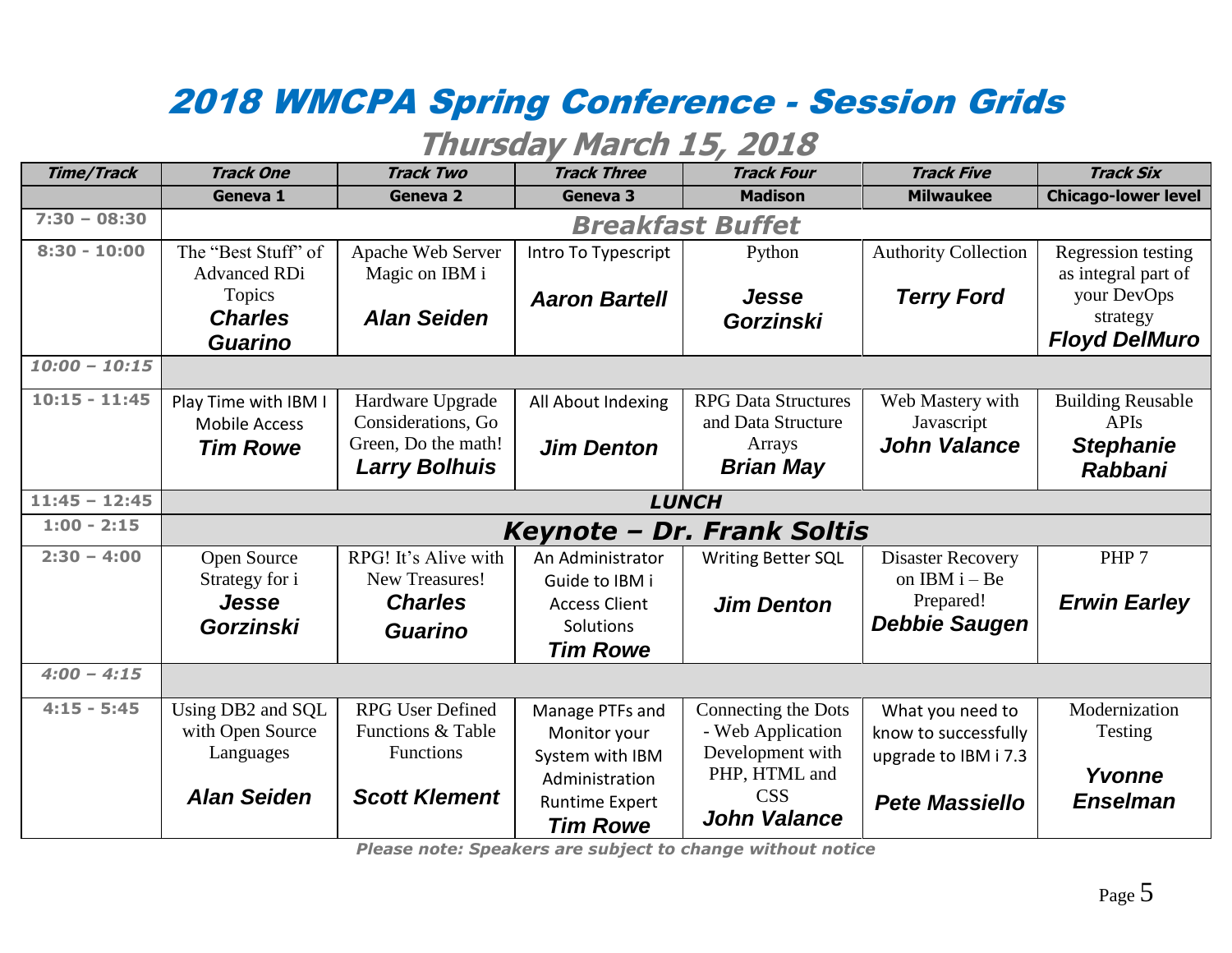### 2018 WMCPA Spring Conference

#### Courtyard Sessions

| Wednesday 14, 2018 |                                                                                                                            |                                                               |                                                 |  |  |
|--------------------|----------------------------------------------------------------------------------------------------------------------------|---------------------------------------------------------------|-------------------------------------------------|--|--|
| <b>Time/Track</b>  | <b>Track One</b>                                                                                                           | <b>Track Two</b>                                              | <b>Track Three</b><br><b>Rich UI Experience</b> |  |  |
|                    | Courtyard 1                                                                                                                | <b>Courtyard 2</b>                                            | <b>Courtyard 3</b>                              |  |  |
| $7:30 - 08:30$     |                                                                                                                            | <b>Breakfast Buffet</b>                                       |                                                 |  |  |
| $8:30 - 10:00$     | <b>Shell Programming</b><br><b>Erwin Early</b>                                                                             | <b>Mastering Problem</b><br>Solving<br><b>Kim Greene</b>      | <b>CNX Deep Dive</b>                            |  |  |
| $10:00 - 10:15$    |                                                                                                                            | <b>Break</b>                                                  |                                                 |  |  |
| $10:15 - 11:45$    | New IBM I<br>Technologies and Wine<br>Make Backup and<br><b>Recovery Better</b><br><b>Debbie Saugen</b>                    | <b>Common</b><br><b>Certification</b><br><b>Testing</b>       | <b>Fresche Solutions Deep</b><br>Dive           |  |  |
| $11:45 - 12:45$    | <b>LUNCH</b>                                                                                                               |                                                               |                                                 |  |  |
| $1:00 - 2:15$      | Keynote -                                                                                                                  |                                                               |                                                 |  |  |
| $2:30 - 4:00$      | <b>Intro To PASE</b><br><b>Aaron Bartell</b>                                                                               | IBM i Keeping it<br>current Part 1<br><b>Larry Bolhuis</b>    | Profound Deep Dive                              |  |  |
| $4:00 - 4:15$      | <b>Break</b>                                                                                                               |                                                               |                                                 |  |  |
| $4:15 - 5:30$      | <b>Surviving and Thriving</b><br>in Today's High<br><b>Demand Workforce</b><br><b>Kim Greene</b>                           | IBM i Keeping it<br>current<br>Part 2<br><b>Larry Bolhuis</b> | Lansa Deep Dive                                 |  |  |
| $5:30 - 7:30$      | <b>Sponsor Showcase</b><br>The sponsors take over to dazzle and entertain for a while. Free food<br>and 2 adult beverages. |                                                               |                                                 |  |  |

*Please note: Labs are subject to change without notice!*